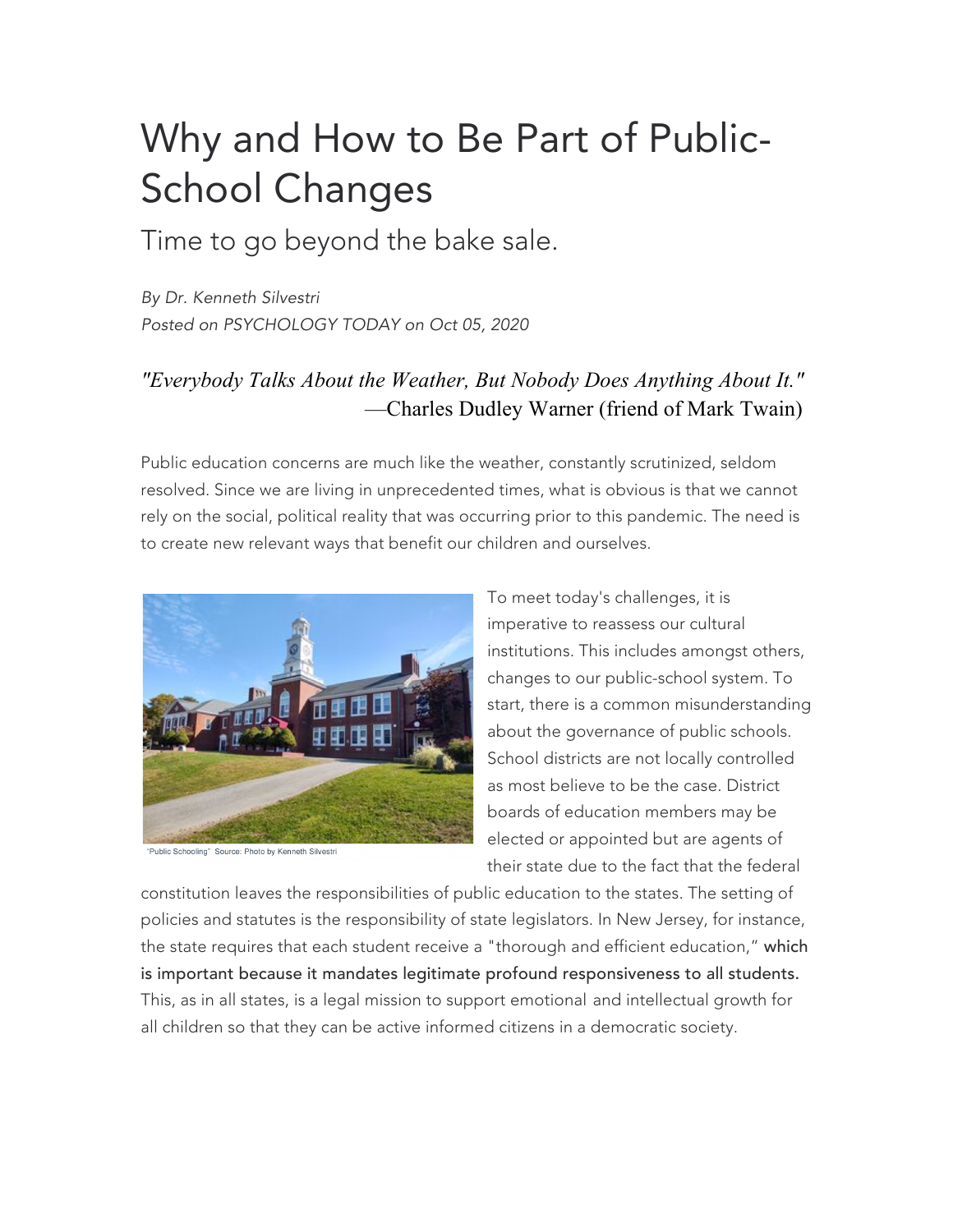This mandate has not come to full fruition for those of color due to unequal distribution of funds and unresolved issues of racial discrimination that is antithetical to these statutes. Even though there is long-standing precedence to achieve this, much work is still to be done. However, it creates a buffer against attempts such as the president's recent remarks to politicize education by promoting a right-wing "Pro America" curriculum to distort history (New Yorker, 9/17/20).

## What does this mean and how/why should parents and community members be involved?

State proficiencies and their implementation depend on effective input and collaboration from parents and community members working with teachers and school personnel. Most states provide clearly written information regarding school law to facilitate this process, however, it is now urgent to go way beyond bake sales and fundraising, something is not working. It is concerning and paradoxical, given what is at stake, as to why local board elections traditionally have such an extremely low voter turnout. Reform has gone in cycles but historically is relevant to today's democratic needs.

Progressive movements championed by John Dewey and Lawrence Cremin and the Effective School Improvement processes advocated by Ron Edmonds and Theodore Sizer proposed equitable outcomes, with increased school and community collaboration. The basis and driving force of all these efforts were to avoid and replace the cookie-cutter mentality that defined schooling for most of the twentieth century, which basically attempted to have all students doing the same thing at the same time in each grade across the nation.

These reform efforts for the most part are no longer recognizable, having been seduced by the institutional psychology of public education to favor bureaucratic needs over those of the students that still lingers to this day. The consequences of this have resulted in injurious labeling, tracking, standardized testing, racial, ethnic and diversity insensitivity, not to mention forcing educators to stifle their creativity. Given the pandemic and the widening crack in this "business as usual" framework, why continue a path that we know is counter to how humans learn? If we are so concerned about the emotional and physical dangers of returning to school, what about the competitive pressures and lack of sensitivity to individual learning styles that existed prior to COVID.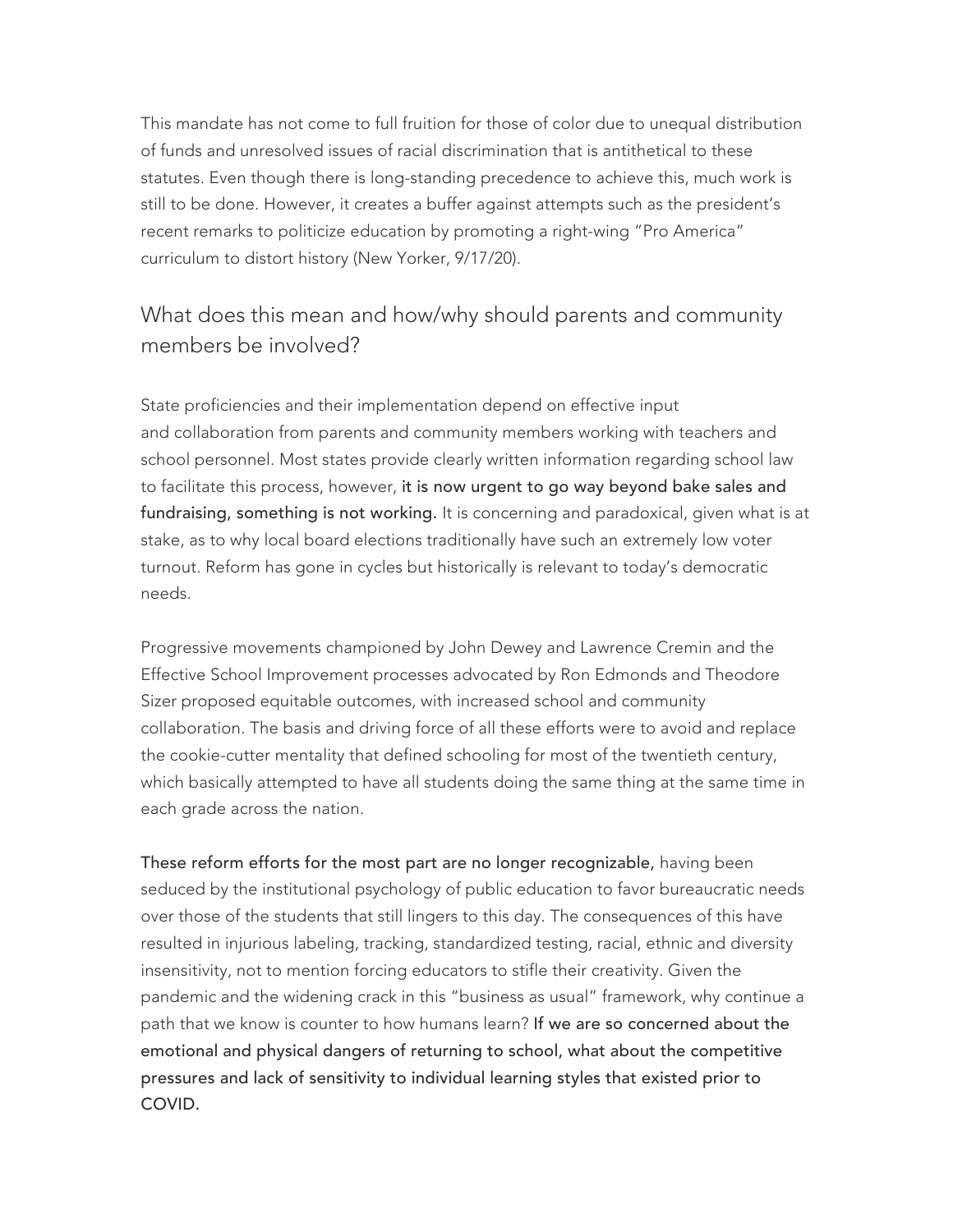This is not to say that reform movements are not occurring. Many cities have created smaller schools, better means of citizen involvement, and equity. These are setting wonderful examples for change (examples of successful community-based schools). We can and should learn from them. Questions such as why all public schools cannot be charter-like and decentralized to meet the needs of our children and their families, how to create better parent/community collaboration, etc. Past reform efforts have given us many research-based resources, but seem to fade in the air.

This is due to widespread dependency on standardized testing where schools are forced to depend on content over context creating double binds similar to the abovementioned weather paradox quote; "yes this all sounds great, but rules and regulations will not allow these reforms even though they are based on the best interest of the students and our country as a whole."

## What to do as a parent and a concerned community member?

- First, use a systemic/ecological perspective to advocate for needed changes that help avoid being coopted by the predominate narrow bureaucratic process that is characteristic of traditional public schooling. This is important because learning entails experiencing the interdependent contexts of our society and nature itself that is not made up of isolated fragmented subjects.
- Be involved and supportive of student-centered curriculums based on the value of interactive mutual learning. This is in no way antithetical to state mandates. It reinforces the benefits of critical thinking that uses community resources to create better informed self-inquiring citizens.
- Know public policy and your rights to get the best learning contexts for your children and to challenge any patterns of discrimination; parents and community members should have well defined active roles in the implementation of educational procedures and equity at the local level.
- Join, organize, and participate with community school associations that have been successful in reframing public education to be representative of students and their families. This will help you revisit not only school law and learning theory but how best to be informed about your children's emotional and physical well-being. Also, use forums such as the Warm Data process developed by